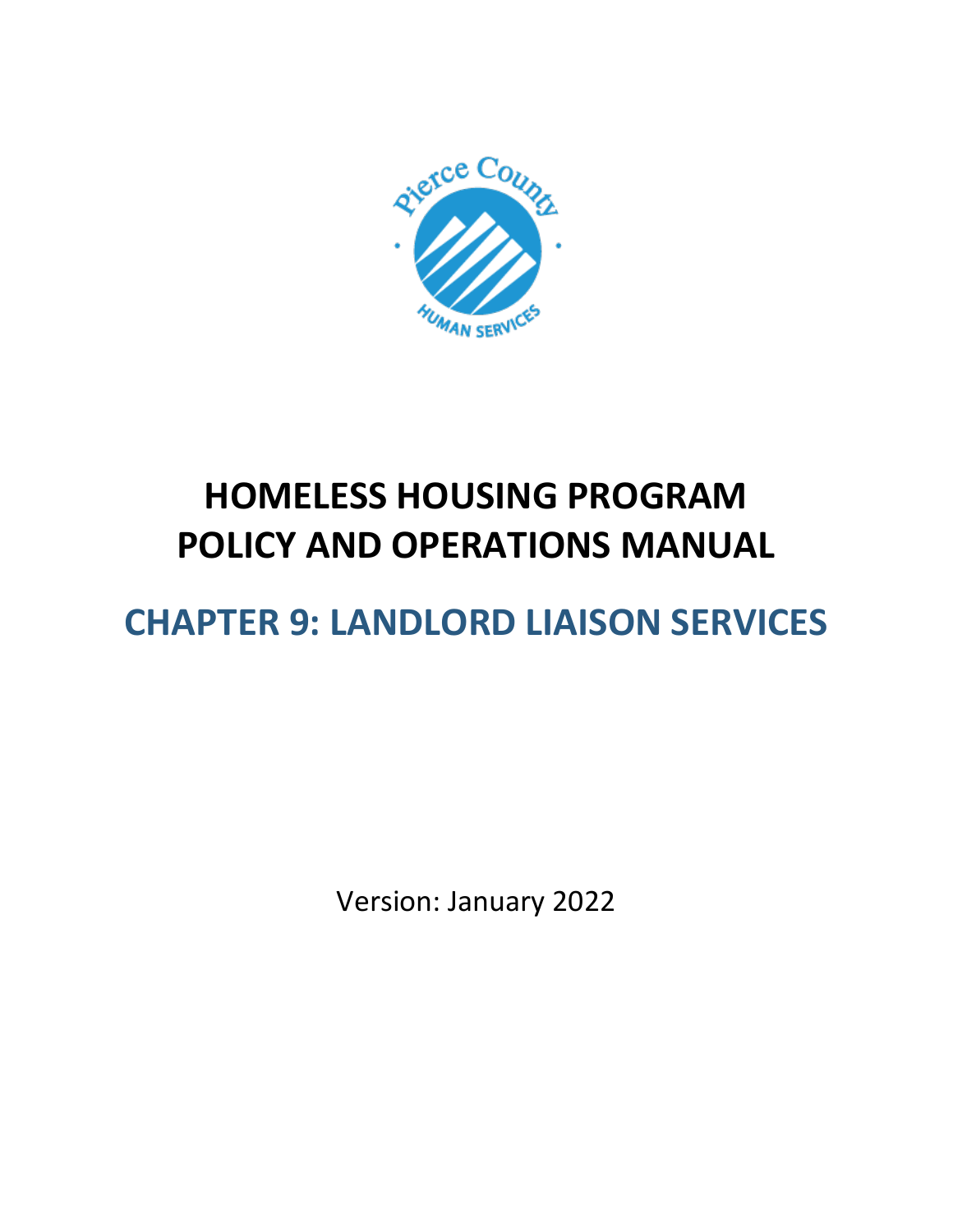# **Table of Contents**

| 9.1 |         |  |
|-----|---------|--|
|     | 9.1.1   |  |
|     | 9.1.2   |  |
|     | 9.1.3   |  |
|     | 9.1.4   |  |
| 9.2 |         |  |
|     | 9.2.1   |  |
|     | 9.2.1.1 |  |
|     | 9.2.1.2 |  |
|     | 9.2.1.3 |  |
|     | 9.2.1.4 |  |
|     | 9.2.1.5 |  |
|     | 9.2.1.6 |  |
|     | 9.2.1.7 |  |
|     | 9.2.2   |  |
|     | 9.2.2.1 |  |
|     | 9.2.2.2 |  |
|     | 9.2.2.3 |  |
| 9.3 |         |  |
|     | 9.3.1   |  |
|     | 9.3.1.1 |  |
|     | 9.3.1.2 |  |
|     | 9.3.1.3 |  |
|     | 9.3.1.4 |  |
|     | 9.3.1.5 |  |
|     | 9.3.2   |  |
|     | 9.3.2.1 |  |
|     | 9.3.2.2 |  |
|     | 9.3.3   |  |
|     | 9.3.3.1 |  |
|     | 9.3.3.2 |  |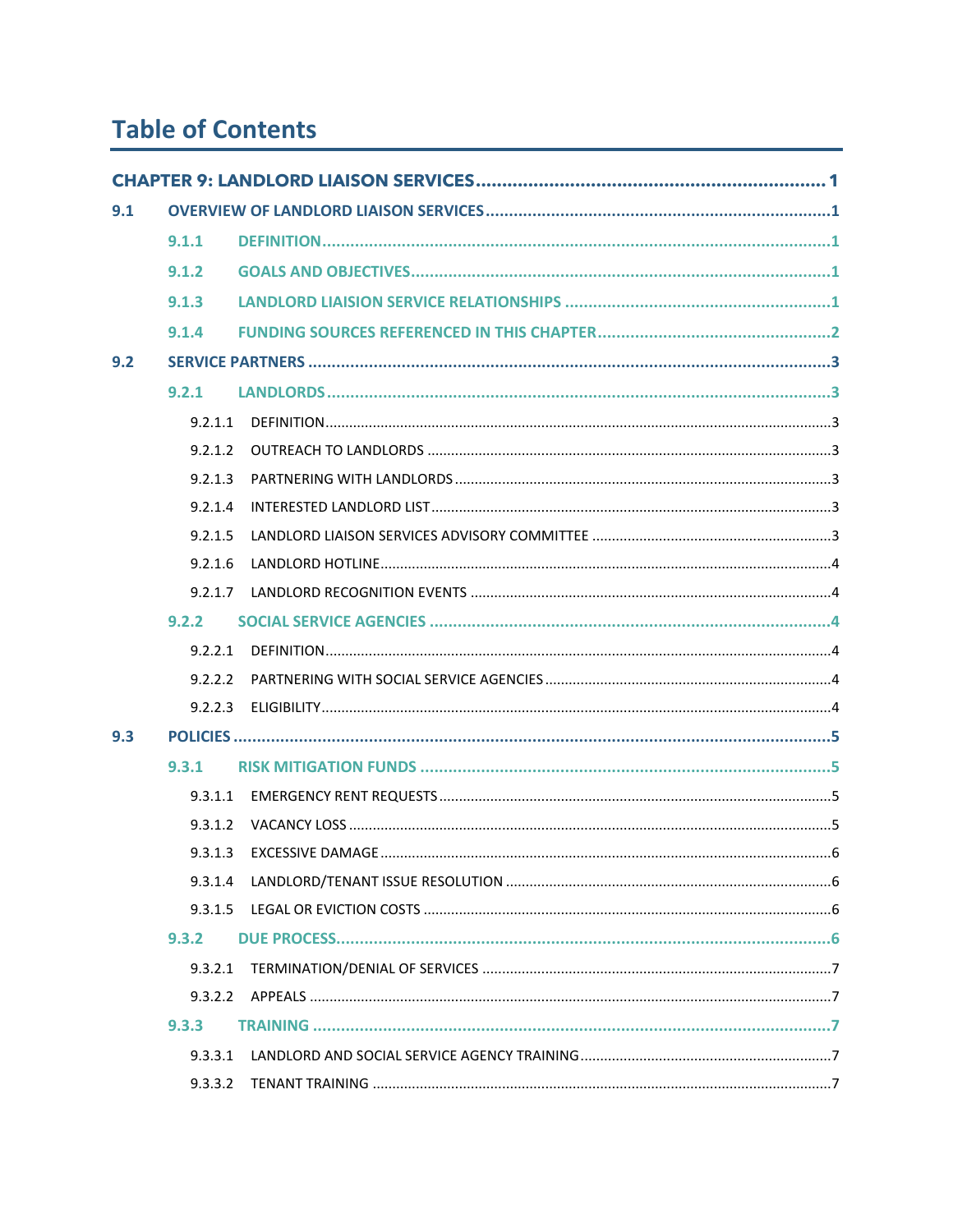| 9.4 |         |  |
|-----|---------|--|
|     | 9.4.1   |  |
|     | 9.4.2   |  |
|     | 9.4.3   |  |
| 9.5 |         |  |
|     | 9.5.1   |  |
|     | 9.5.2   |  |
|     | 9.5.3   |  |
|     | 9.5.3.1 |  |
|     | 9.5.4   |  |
|     | 9.5.5   |  |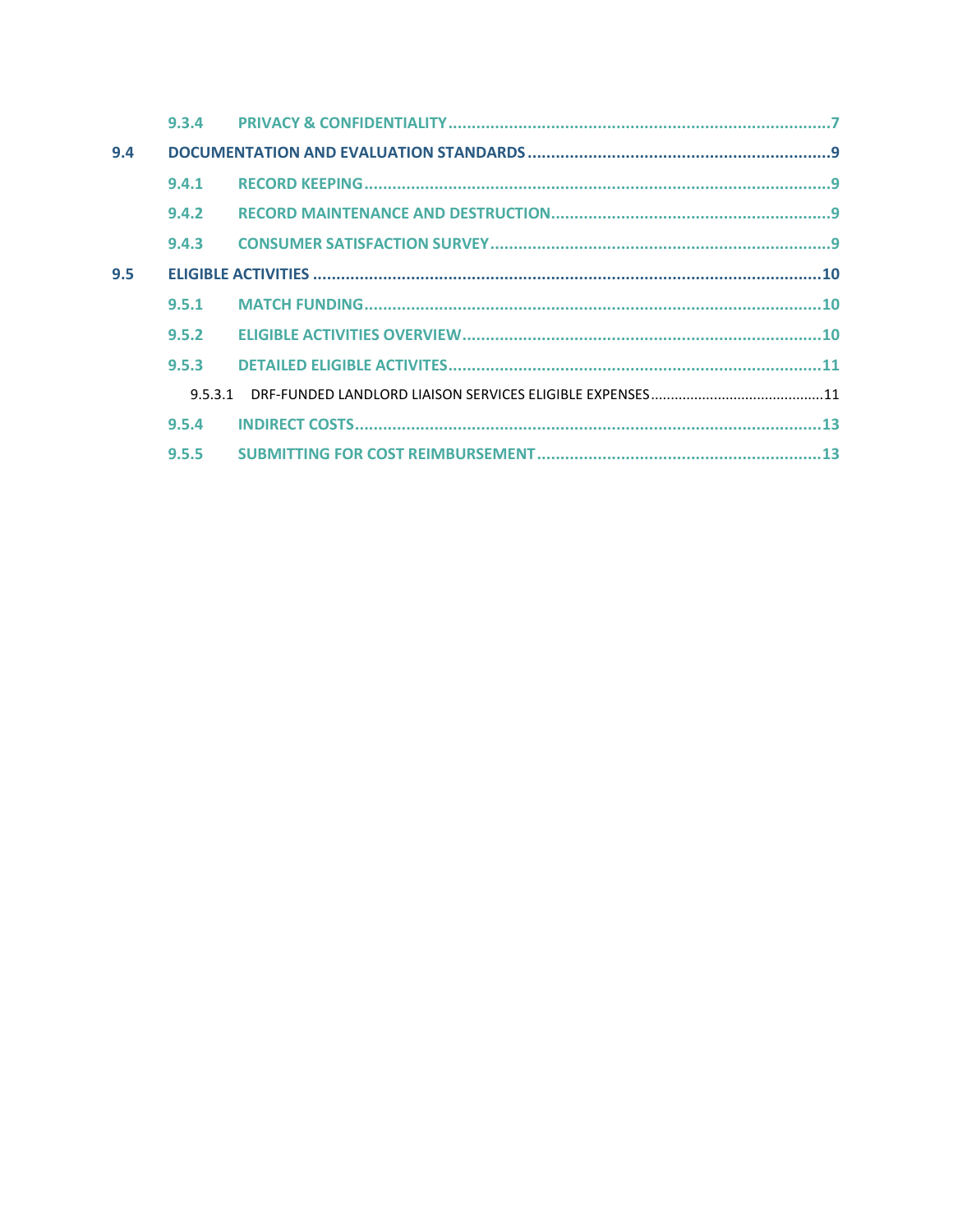# <span id="page-3-0"></span>**CHAPTER 9: LANDLORD LIAISON SERVICES**

# <span id="page-3-1"></span>**9.1 OVERVIEW OF LANDLORD LIAISON SERVICES**

#### <span id="page-3-2"></span>**9.1.1 DEFINITION**

The primary function of Landlord Liaison Services (LLS) is to engage, recruit and establish partnerships with landlords and property management companies countywide to improve access to rental housing for homeless households. Landlord Liaison Services establishes formal business agreements with landlords willing to work with and/or reduce screening criteria for households with rental barriers. Similarly, LLS also establishes formal business agreements with social service agencies providing housing services and supports to homeless households.

#### <span id="page-3-3"></span>**9.1.2 GOALS AND OBJECTIVES**

Landlord Liaison Services are characterized by partnerships among landlords, property managers, participating social service agencies, and people who are homeless with barriers to accessing permanent housing. The goal of the program is to increase the availability of rental housing for persons who face barriers to moving from homelessness to permanent housing.

Landlord Liaison Services do not provide funding for direct capital projects to construct new rental units. Instead, services are focused on increasing access to existing housing. Expanding access to private market rental housing, both market rate and affordable (defined as offering being below-market rents) is a key strategy for ending homelessness.

Landlord Liaison Services are beneficial for both landlords and tenants. They provides support services for landlords that allow them to replace or relax their screening requirements (i.e. apply secondary screening criteria) for homeless people with barriers to accessing permanent housing. Landlords benefit by having a pool of qualified tenants who are provided with support services to improve housing retention; a Risk Mitigation Fund (RMF) (described in Section 9.3) to cover damages that exceed security deposits; and the availability of LLS staff to help resolve issues that may arise. This, in turn, results in reduced unit turnover, shorter unit vacancies, and fewer evictions in the long-term. Through ongoing support, tenants also benefit by increasing their ability to obtain and maintain stable permanent housing, thus reducing the likelihood of subsequent episodes of homelessness.

#### <span id="page-3-4"></span>**9.1.3 LANDLORD LIAISION SERVICE RELATIONSHIPS**

The primary purpose of LLS are to benefit households experiencing homelessness through increased access to available rental housing. Landlord Liaison Service projects work to broker relationships between landlords and social service agencies for the benefit of households experiencing homelessness. As such, the program's primary responsibility is to identify and recruit landlords to participate in the program.

The participating landlord's experience in the program will directly influence their decision to remain in the program. Therefore, the landlord is the primary customer of an LLS project. Landlord Liaison Service projects will ensure that the landlord's experience is satisfactory and support ongoing participation.

Social service agencies focused on ending homelessness are a natural and fundamental partner in this effort. Social service agencies will develop a pool of tenants that are prepared to move into housing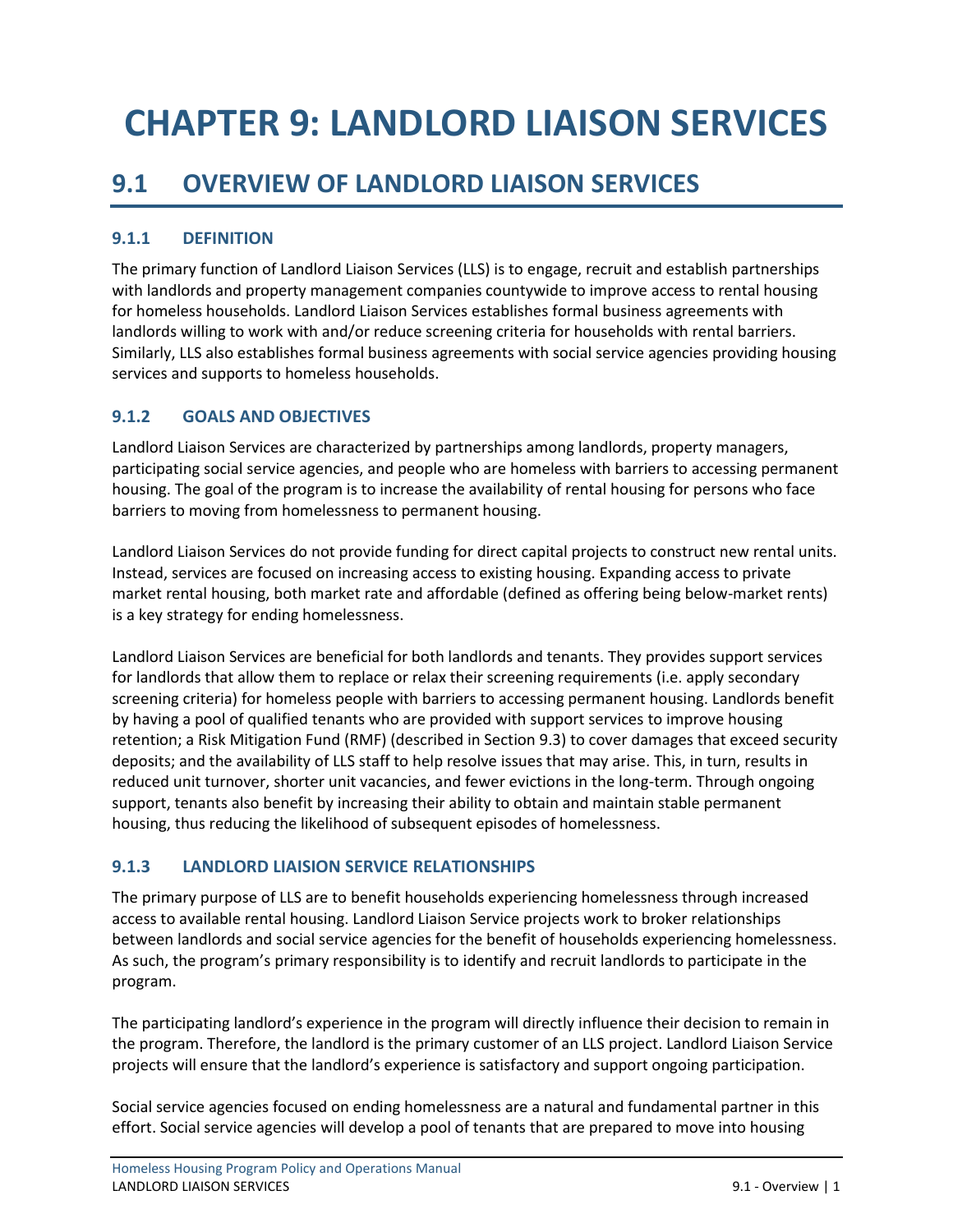quickly. It is the responsibility of the social service agencies to ensure that tenant needs are met and that tenants are equipped for success in their new housing environment. Landlord Liaison Service projects will work with social service agencies to facilitate tenant access to LLS participating landlords and their available units. Landlord Liaison Service projects may also provide stability support or eviction prevention services for tenants that have escalated conflicts with landlords. In some cases, this may include access to the Risk Mitigation Fund.

As a benefit to participating landlords, LLS also offers landlord/tenant issue resolution. This service is offered as a means of quickly resolving conflicts between landlords and tenants and continued participation in the program.

#### <span id="page-4-0"></span>**9.1.4 FUNDING SOURCES REFERENCED IN THIS CHAPTER**

Fund sources referenced in this chapter of the Manual include:

• Homeless Document Recording Fee (DRF)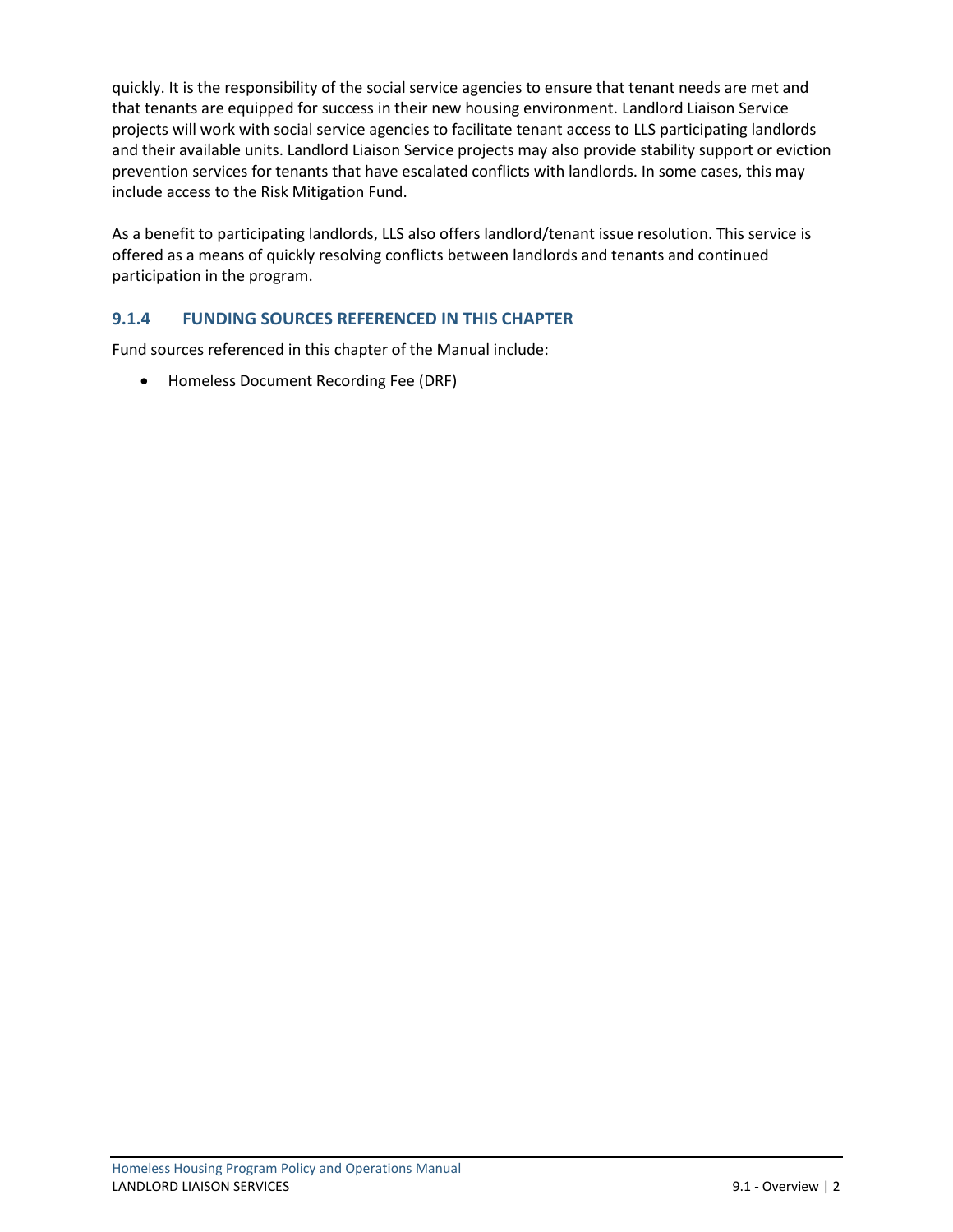## <span id="page-5-0"></span>**9.2 SERVICE PARTNERS**

#### <span id="page-5-1"></span>**9.2.1 LANDLORDS**

Landlords are a critical partner and play a necessary and essential role in the effort to end homelessness. Recruiting and maintaining relationships with landlords is one of the primary functions of LLS projects.

#### <span id="page-5-2"></span>**9.2.1.1 DEFINITION**

For this document, the term "landlord" is intended to include property owners, property managers/management companies, affordable housing agencies/programs or any entity with the legal right to rent a habitable dwelling.

#### <span id="page-5-3"></span>**9.2.1.2 OUTREACH TO LANDLORDS**

Landlord Liaison Service projects are responsible for conducting regular outreach to for-profit and nonprofit landlords, no less than quarterly. Outreach includes both providing information to landlords about opportunities to provide rental housing to people experiencing homelessness and recruiting entities to participate in LLS. Outreach efforts should seek to recruit various landlords throughout the County to provide as much geographic and demographic diversity as possible<sup>1</sup>. Outreach efforts should be documented in order to satisfy the requirements of RCW 43.185c.240 and for auditing purposes.

#### <span id="page-5-7"></span><span id="page-5-4"></span>**9.2.1.3 PARTNERING WITH LANDLORDS**

Landlords willing to partner with a LLS project shall sign a Memorandum of Understanding (MOU). The MOU shall detail the services provided by the project to the landlord in exchange for applying secondary screening criteria to prospective tenants provided by the LLS project. Landlords shall make available units for potential tenants referred by LLS projects. The MOU shall align with all LLS policies. All MOUs shall be kept on file as documentation. If landlord partners are unwilling to sign an MOU, they may still list units with a LLS project, but such units will not be eligible for reimbursement from the Risk Mitigation Fund.

#### <span id="page-5-5"></span>**9.2.1.4 INTERESTED LANDLORD LIST**

Landlord Liaison Service projects are responsible for maintaining a list of landlords interested in renting to people experiencing homelessness. The list must include information on rental properties (including buildings with fewer than 50 units). The list must be updated regularly, but no less than quarterly, and made available to service agencies providing housing services and/or households offered rental assistance, including voucher holders<sup>1</sup>[.](#page-5-7) Dissemination/availability of the list should be documented in order to satisfy the requirements of RCW 43.185c.240 and for auditing purposes.

#### <span id="page-5-6"></span>**9.2.1.5 LANDLORD LIAISON SERVICES ADVISORY COMMITTEE**

Landlord Liaison Service projects shall recruit an LLS Advisory Committee (AC) to review consumer feedback and provide recommended policy changes or process improvements to the program. The AC shall include Pierce County Human Services (PCHS), the City of Tacoma, Pierce County Housing Authority, Tacoma Housing Authority, Coordinated Entry, a social service agency providing homeless housing and services, an affordable housing provider, a for-profit rental property owner, a for-profit property manager, and a non-profit property manager. The LLS project shall record minutes at AC

 $1$  This policy is intended to align with and satisfy the requirements of the Department of Commerce's Consolidated Homeless Grant Guidelines.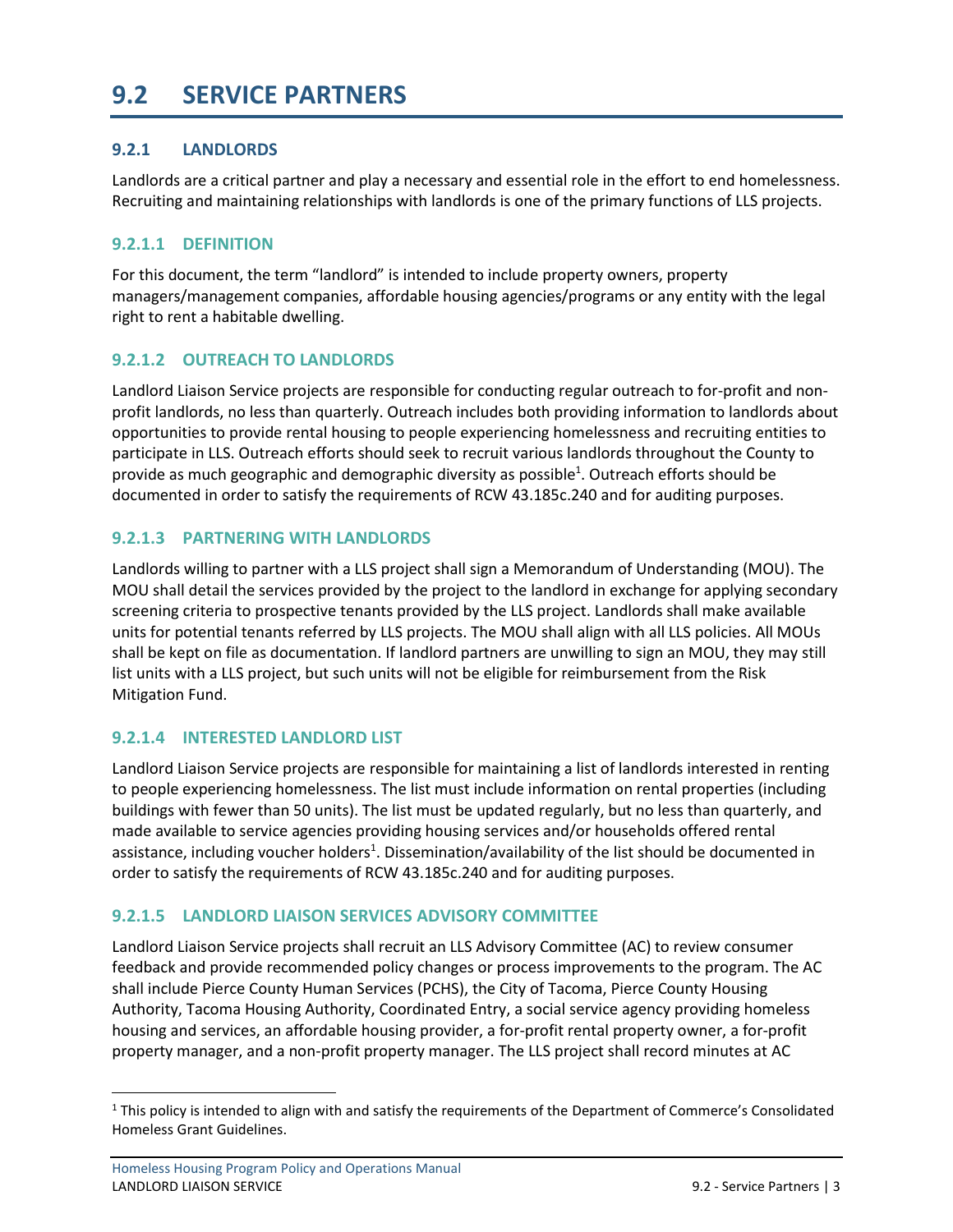meetings and make them publicly available. Recommended policy changes and process improvements shall be submitted to PCHS for review and approval prior to being incorporated into the program.

#### <span id="page-6-0"></span>**9.2.1.6 LANDLORD HOTLINE**

The LLS project shall provide a twenty-four-hour phone line wherein participating landlords can contact the LLS project with any issues or concerns. The LLS project shall ensure that all calls received on this phone line will be responded to within one business day.

#### <span id="page-6-1"></span>**9.2.1.7 LANDLORD RECOGNITION EVENTS**

The LLS project shall hold regular landlord recognition events to acknowledge and appreciate the good partnership of landlords in the community. These events may serve as both recruitment opportunities as well as opportunities to building relationships with existing landlords and the community.

#### <span id="page-6-2"></span>**9.2.2 SOCIAL SERVICE AGENCIES**

Social service agencies work tirelessly with people experiencing homelessness to end their housing crisis. Their role is to support the household to quickly return the household to housing, and to provide short-term support that helps the household retain housing. Support may include rental assistance, housing location assistance, housing stability planning, connection to mainstream benefits, or connection to other supports such as employment, mental health, substance abuse, or any other service identified by the household as necessary to regain housing stability.

#### <span id="page-6-3"></span>**9.2.2.1 DEFINITION**

For this document, the term "social service agency" is intended to include any entity providing housingrelated service supports.

#### <span id="page-6-4"></span>**9.2.2.2 PARTNERING WITH SOCIAL SERVICE AGENCIES**

Social service agencies willing to partner with LLS projects shall sign an MOU. The MOU shall detail the services provided by the LLS project to the social service agencies and prospective tenants as well as the requirements of participation for the social service agency and prospective tenants to ensure accountability by both partners. Social service agencies shall ensure prospective tenants are screened prior to requesting available units through the LLS project. The LLS project will provide a mechanism and procedures for tracking available units and soliciting interested tenants. The MOU shall align with all LLS policies.

#### <span id="page-6-5"></span>**9.2.2.3 ELIGIBILITY**

Social service agencies participating in the Homeless Crisis Response System are eligible to access LLS projects. Additionally, the Pierce County Housing Authority may also access LLS projects. However, all prospective tenants must have a social service agency or housing authority representative in order to access the program.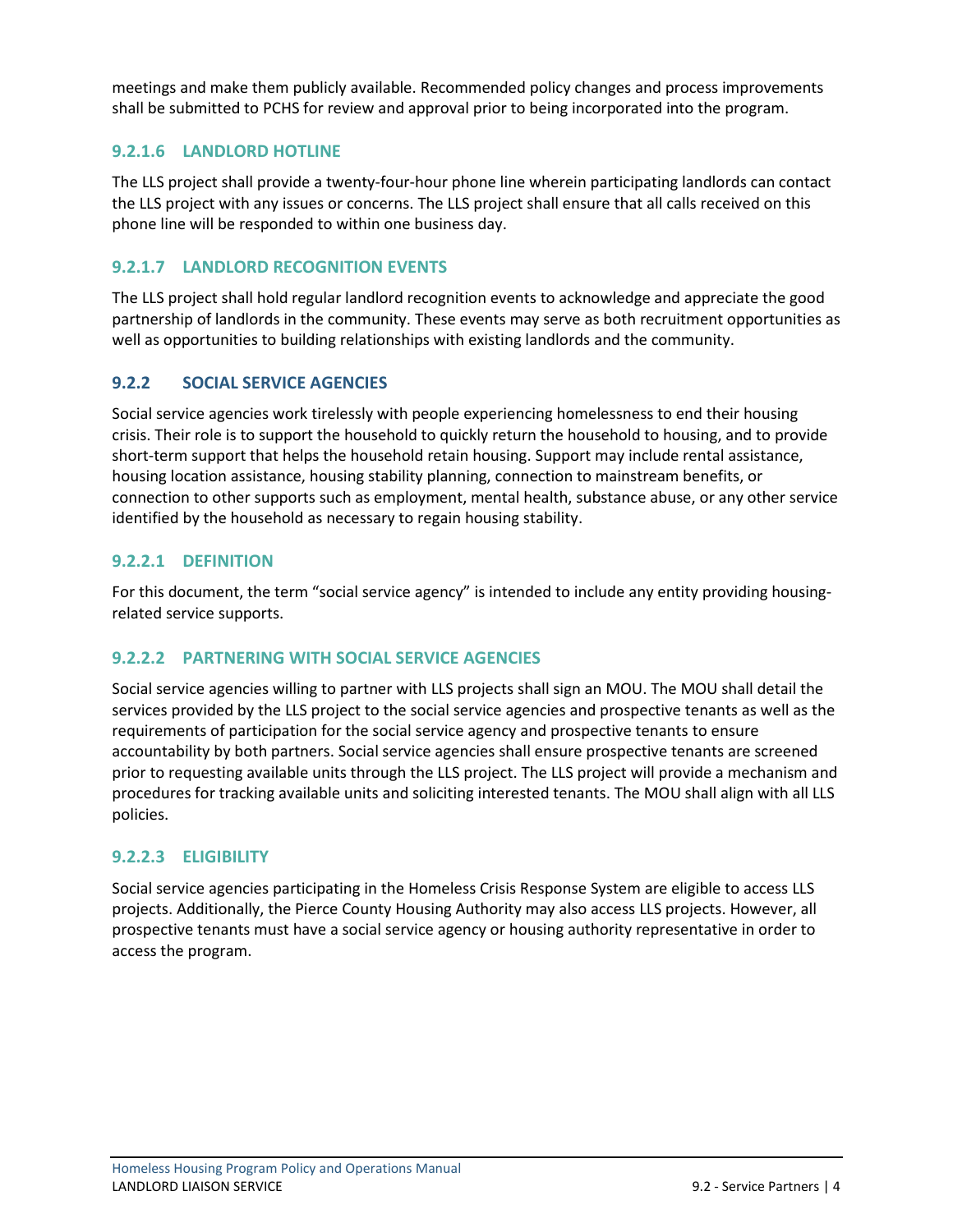## <span id="page-7-0"></span>**9.3 POLICIES**

#### <span id="page-7-1"></span>**9.3.1 RISK MITIGATION FUNDS**

As a part of LLS, PCHS has made funds available for a Risk Mitigation Fund (RMF). The intent of these funds is to ensure participating landlords do not incur additional and unreasonable costs for renting to LLS participants. Participating landlords may only access these funds for costs in excess of LLS tenant's security deposit and for costs which are not eligible under the State's Landlord Mitigation Program, as established by Engrossed Second Substitute House Bill 2578. The participating landlord/agency must have a signed MOU in place with LLS to be eligible to request RMF reimbursement. Costs will only be reimbursed for tenants whom LLS has placed into the landlord's unit after the MOU effective date. Reimbursement shall be limited to the tenant's initial lease term. If the initial lease is a month-to-month agreement, then reimbursement is limited to three months.

Many costs associated with tenant placement and/or removal can be paid through other program resources, like Rapid Re-Housing Programs and the State's Landlord Mitigation Program. It is PCHS's expectation that LLS projects will provide guidance to participating landlords to utilize other resources first, whenever possible. When no other resource can be utilized, the RMF may be requested for the following costs: excessive damage, landlord/tenant issue resolution, rent payments resulting from tenant-initiated broken lease (vacancy loss), emergency rent payments and coverage of legal or eviction fees. Only costs in excess of the security deposit may be requested for reimbursement.

#### <span id="page-7-2"></span>**9.3.1.1 EMERGENCY RENT REQUESTS**

Emergency Rent Requests are considered financial help available to LLS-placed tenants. Such help is available upon request and on a limited and case-by-case basis in situations wherein no other community or personal resources are available. The LLS project can pay up to two months emergency rent for households who are in danger of losing their housing due to financial hardship within the tenant's first year of tenancy after exiting a housing program. Emergency rent should be accessed only when all other community resources have been explored and utilized. Annual costs in this category may not exceed \$49,000.

#### <span id="page-7-3"></span>**9.3.1.2 VACANCY LOSS**

Vacancy Loss occurs when the tenant prematurely terminates the lease early either through notification or unit abandonment. Landlord must provide timely notification (within 24 hours) of either tenant notification to terminate the lease early or unit abandonment to the LLS provider in order to be eligible for reimbursement. Vacancy loss is only available for landlords who fill the empty unit with another tenant through the LLS project. The LLS project must include documentation that the unit was filled by the project with the reimbursement request. Any action by the landlord (either positively or negatively) incentivizing the tenant to terminate the lease early will disqualify the unit for vacancy loss reimbursement.

In the event that an LLS tenant gives notice to terminate a lease early or abandons the unit, then the LLS project shall first support the landlord to seek the final month's rent with the tenant's program provider. If the tenant is no longer enrolled in the program or the program does not have funds available, then the final month's rent is an eligible reimbursement expense, less the deposit amount.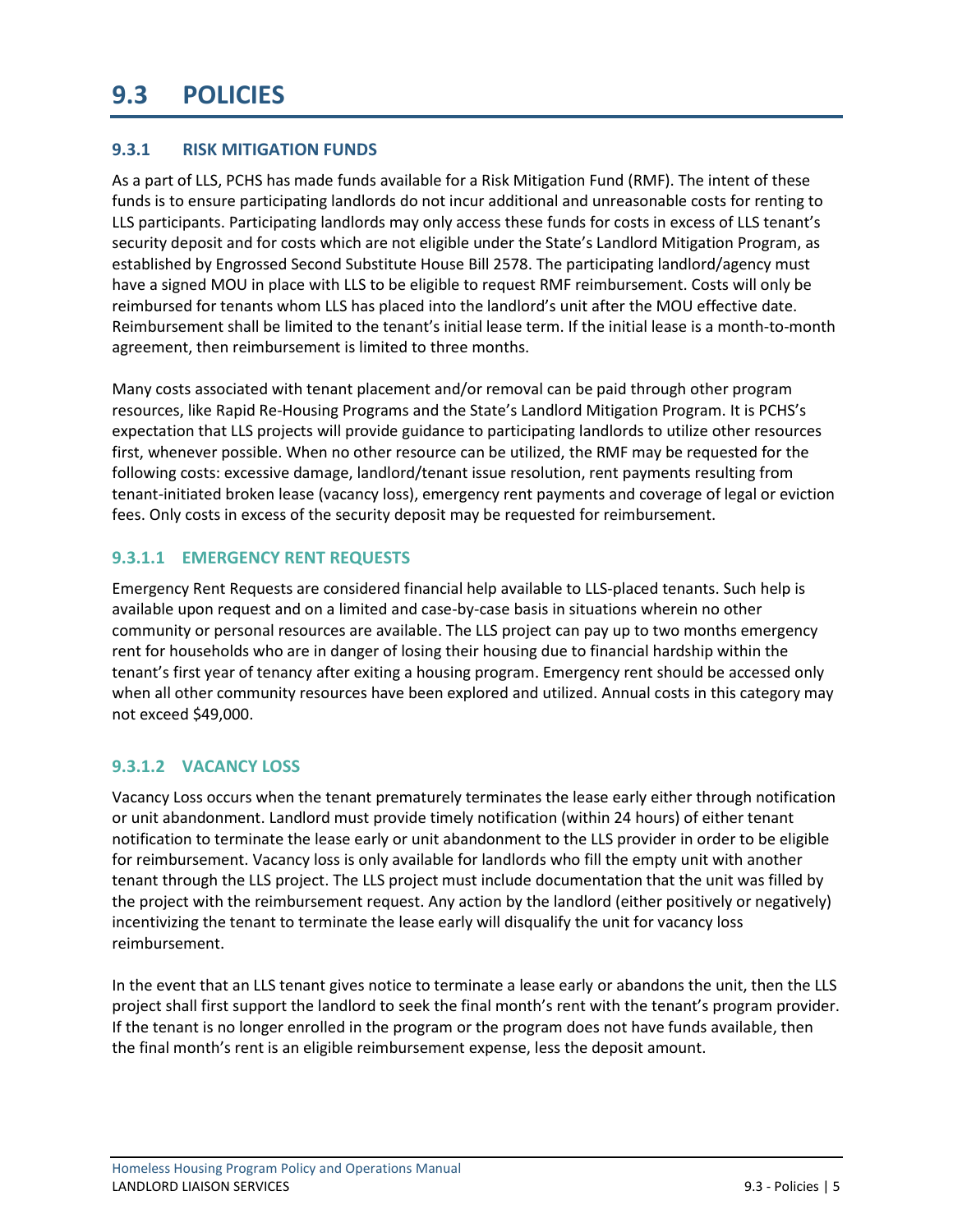The following month's rent is not eligible for reimbursement when timely notice is given or the unit is discovered to have been abandoned with at least 20 days remaining in the month. If timely notice is not otherwise defined within the lease terms, it shall be considered 20 days.

If timely notice is not given, or the unit is discovered to have been abandoned with less than 20 days remaining in the month, then the landlord may request reimbursement for the current month and up to one additional month, not to exceed the actual length of time of vacancy. If the unit is not filled with a tenant referred through the LLS project, then no vacancy loss can be claimed.

#### <span id="page-8-0"></span>**9.3.1.3 EXCESSIVE DAMAGE**

Excessive Damage is considered property damage to a single unit in which the costs to repair the unit to its previous state exceed the security deposit amount. Excessive Damage requests will only be considered after requests have been submitted considered by the State's Risk Mitigation Fund Requests (if eligible). Such requests shall not exceed \$2,000 for a studio or one-bedroom unit, and \$3,000 for a multi-bedroom unit.

Costs will only be paid as a reimbursement and shall not be issued prior to completion of work. Requests must be made within 30 days of the completion of work, unless the landlord can demonstrate that reasonable steps were taken to access other funds first and that effort was incomplete or unsuccessful. Documentation of completed work and eligibility of damage costs must be provided at the time of request for reimbursement. Failure to provide satisfactory documentation may result in the denial of reimbursement. Reimbursement may not be requested to upgrade or improve a unit or its contents; all costs must be like for like replacement. Costs to bring a unit up to the HUD HQS are not eligible for reimbursement.

#### <span id="page-8-1"></span>**9.3.1.4 LANDLORD/TENANT ISSUE RESOLUTION**

Landlord/Tenant Issue Resolution services are available for LLS tenants placed into participating landlord units. Issues should first be brought to the LLS provider for resolution. If a resolution cannot be reached and additional mediation is required, funds may be requested for formal mediation. Requests shall be for reimbursement only and shall not exceed \$1,000 per LLS household.

Documentation of attempts to resolve the issue prior to formal mediation, timely notification of the issue to the LLS project and attempt(s) to resolve the issue with support of LLS staff must be provided prior to reimbursement of mediation costs.

#### <span id="page-8-2"></span>**9.3.1.5 LEGAL OR EVICTION COSTS**

Despite all parties' best efforts, sometimes complications arise and legal action may be necessary. Prior to filing for eviction and/or taking legal action, landlords shall reach out to the LLS project to seek resolution. The LLS project will seek to resolve the issue between the landlord and tenant, with the support and coordination of the social service agency, as appropriate. In the event that legal or eviction fees are incurred by a participating landlord, such costs are only reimbursable upon demonstration that effort was made with the LLS project to resolve the issue and avoid an eviction/legal action, and that the LLS project was given an opportunity to place a new tenant in the unit. Legal and eviction fees will be limited to \$1,000 per LLS household.

#### <span id="page-8-3"></span>**9.3.2 DUE PROCESS**

Landlord Liaison Service projects are responsible for providing due process in the event of termination or denial of services or the appeal of decisions relating to the termination or denial of services.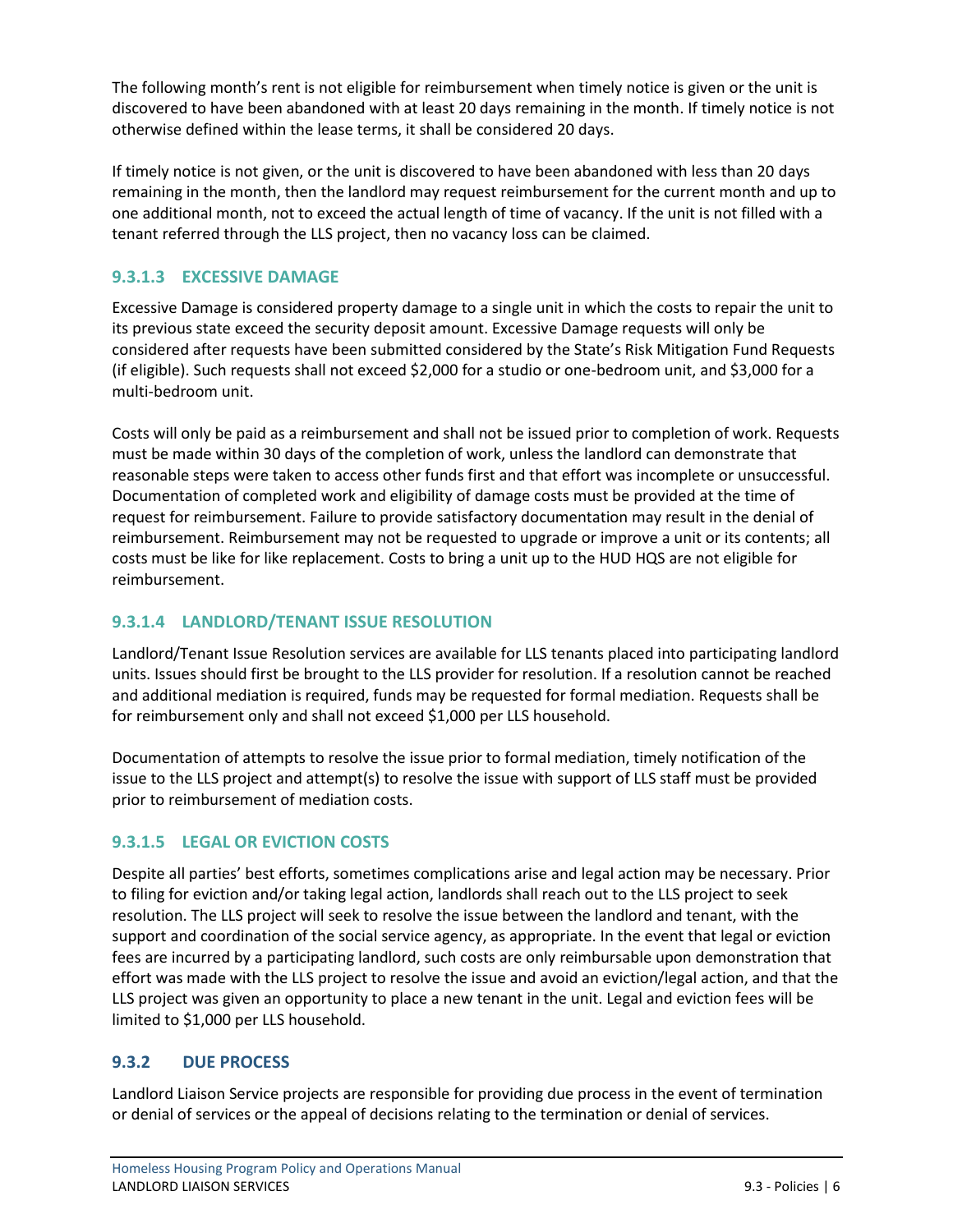#### <span id="page-9-0"></span>**9.3.2.1 TERMINATION/DENIAL OF SERVICES**

MOUs between LLS projects, landlords and social service agency partners shall include terms to dissolve the agreements with all parties and a process by which such terminations shall be made. Boilerplate MOU language shall be reviewed and approved by PCHS prior to execution.

#### <span id="page-9-1"></span>**9.3.2.2 APPEALS**

Should a tenant or program partner have an unsatisfactory experience with LLS or a decision made by LLS, that tenant and/or partner is entitled to file an appeal. Therefore, MOUs between LLS, landlords and social service agency partners shall include a three-tiered appeals process to facilitate the review and ruling on an unsatisfactory decision. All appeals must be filed in writing and can be lodged within 14 days of the unsatisfactory decision. Boilerplate MOU language shall be reviewed and approved by PCHS prior to execution.

The three levels of appeal should include:

- *Tier 1.* Review by a Program Manager or designee from LLS provider agency who was not involved in the original decision-making process within two business days;
- *Tier 2.* Review by an Executive Director or designee of LLS provider agency within three business days; and
- *Tier 3.* Review completed by a designated representative from PCHS within three business days.

#### <span id="page-9-2"></span>**9.3.3 TRAINING**

#### <span id="page-9-3"></span>**9.3.3.1 LANDLORD AND SOCIAL SERVICE AGENCY TRAINING**

The LLS project shall make available orientation training for all landlord and social service agency partners upon agreement to participate in the program. As new partners join the program, the LLS project shall ensure that they are fully trained and equipped to successfully participate. As partners demonstrate additional training needs, the LLS project should work with the partner to receive further training, either from the LLS project or from other entities specializing in related subject matter.

#### <span id="page-9-4"></span>**9.3.3.2 TENANT TRAINING**

Additionally, the LLS project will provide regular Renter's Readiness classes for prospective tenants. The curriculum for these classes is intended to help prepare prospective tenants to be good neighbors and lease compliant. This training is not required for tenants to access units through LLS, however, if issues around tenancy arise, it may be a tool to help resolve the tenancy issue.

#### <span id="page-9-5"></span>**9.3.4 PRIVACY & CONFIDENTIALITY**

Landlord Liaison Service projects are responsible for faithfully protecting the confidentiality of prospective tenant information. Landlord Liaison Service projects are prohibited from sharing prospective tenant information with others not directly associated with the program. Landlord Liaison Service projects will not use prospective tenant information for any violation of any law, to defraud any entity or to conduct any illegal activity. Additionally, such information will not be accessed without a clear and direct cause to do so. Information shall not be accessed in the presence of a person(s) who are not directly affiliated with the LLS project.

A privacy agreement must be signed by each agency who will handle prospective tenant data. The privacy agreement shall list the privacy and confidentiality provisions by which all parties shall abide.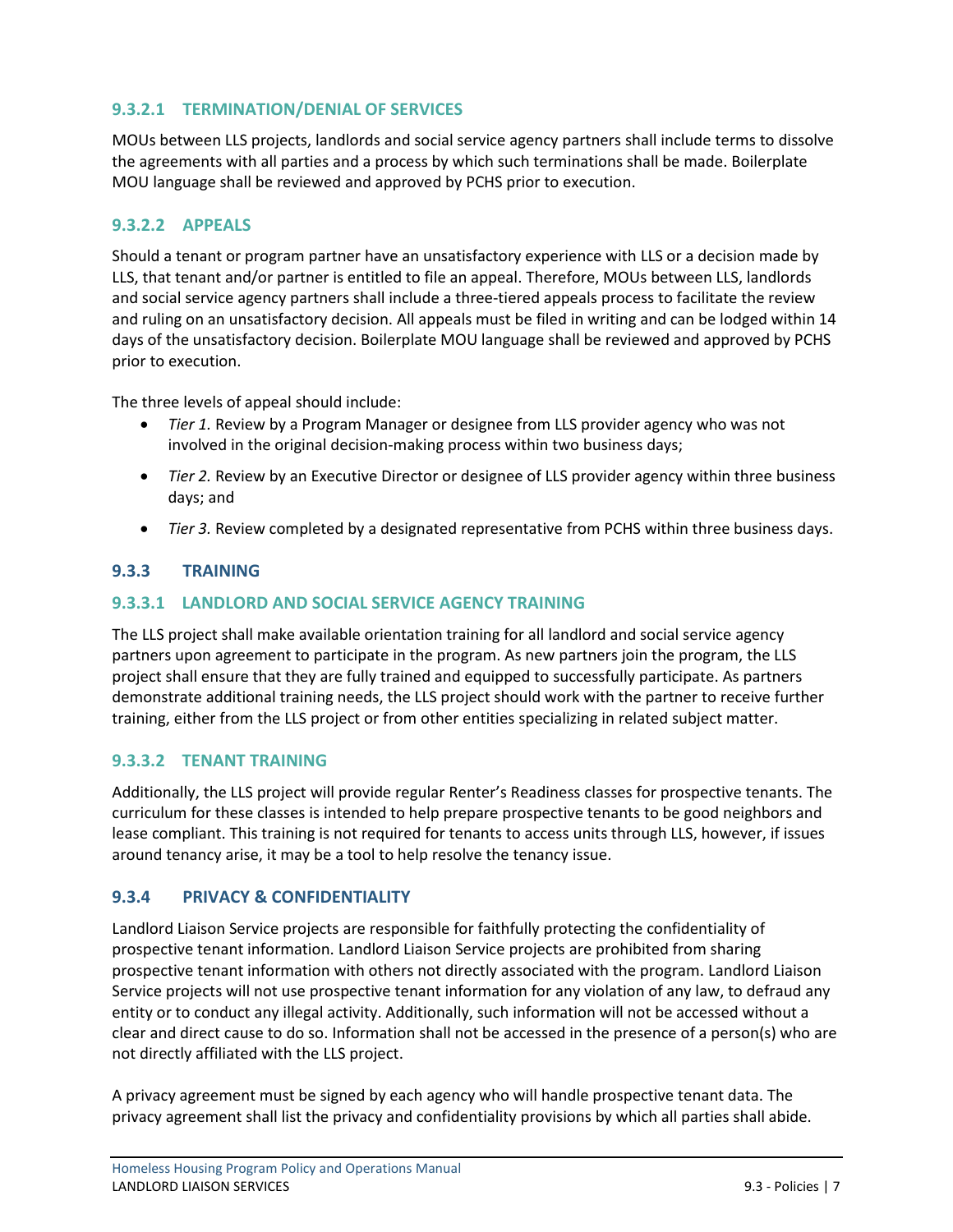Privacy agreements shall be kept on file for all partners. Additionally, all prospective tenants must sign a Release of Information (ROI) consenting for their information to be made available for a period of seven years to the LLS project and the landlord to work with the social service agency with regard to housing placement. An ROI shall be kept on file for all prospective tenants.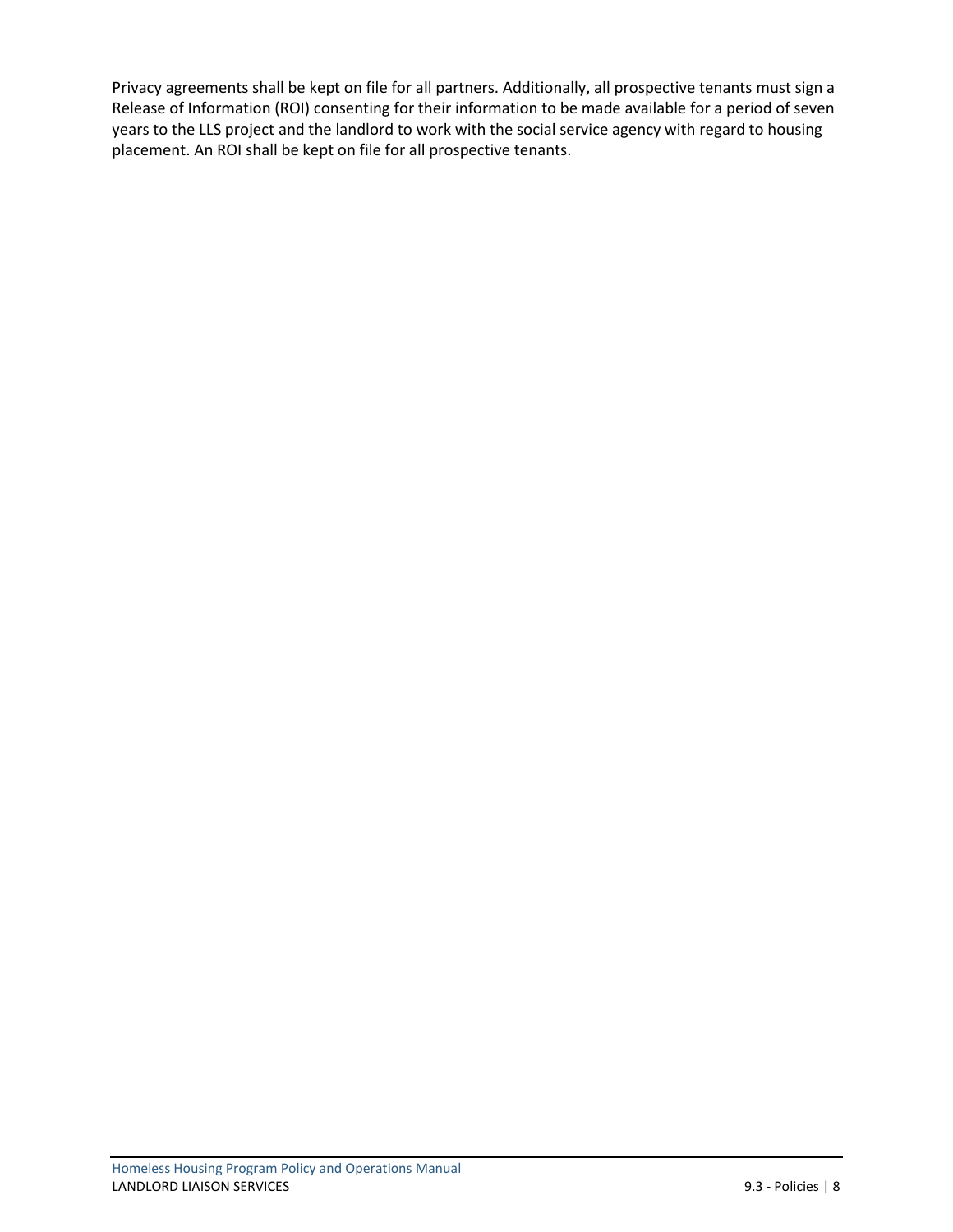### <span id="page-11-0"></span>**9.4 DOCUMENTATION AND EVALUATION STANDARDS**

#### <span id="page-11-1"></span>**9.4.1 RECORD KEEPING**

The LLS project must have policies and procedures in place to ensure all program requirements are met. Additionally, LLS projects are responsible for maintaining accurate records to demonstrate compliance with program regulations. Updates to partner agreements, unit availability, or prospective tenant information shall be made in a timely manner. Reasonable requests for information by PCHS shall be provided in no more than five business days. Requests for information from other entities shall only be granted upon approval by PCHS. Pierce County Human Services shall monitor LLS projects annually.

#### <span id="page-11-2"></span>**9.4.2 RECORD MAINTENANCE AND DESTRUCTION**

All records shall be retained for six years from the completion of the initial lease period.

#### <span id="page-11-3"></span>**9.4.3 CONSUMER SATISFACTION SURVEY**

Landlord Liaison Service projects shall provide its consumers with a Consumer Satisfaction Survey. For the purpose of the survey, its consumers shall include participating landlords, property management firms, social service agencies, and prospective tenants. Survey results shall be compiled and provided to the AC and PCHS regularly.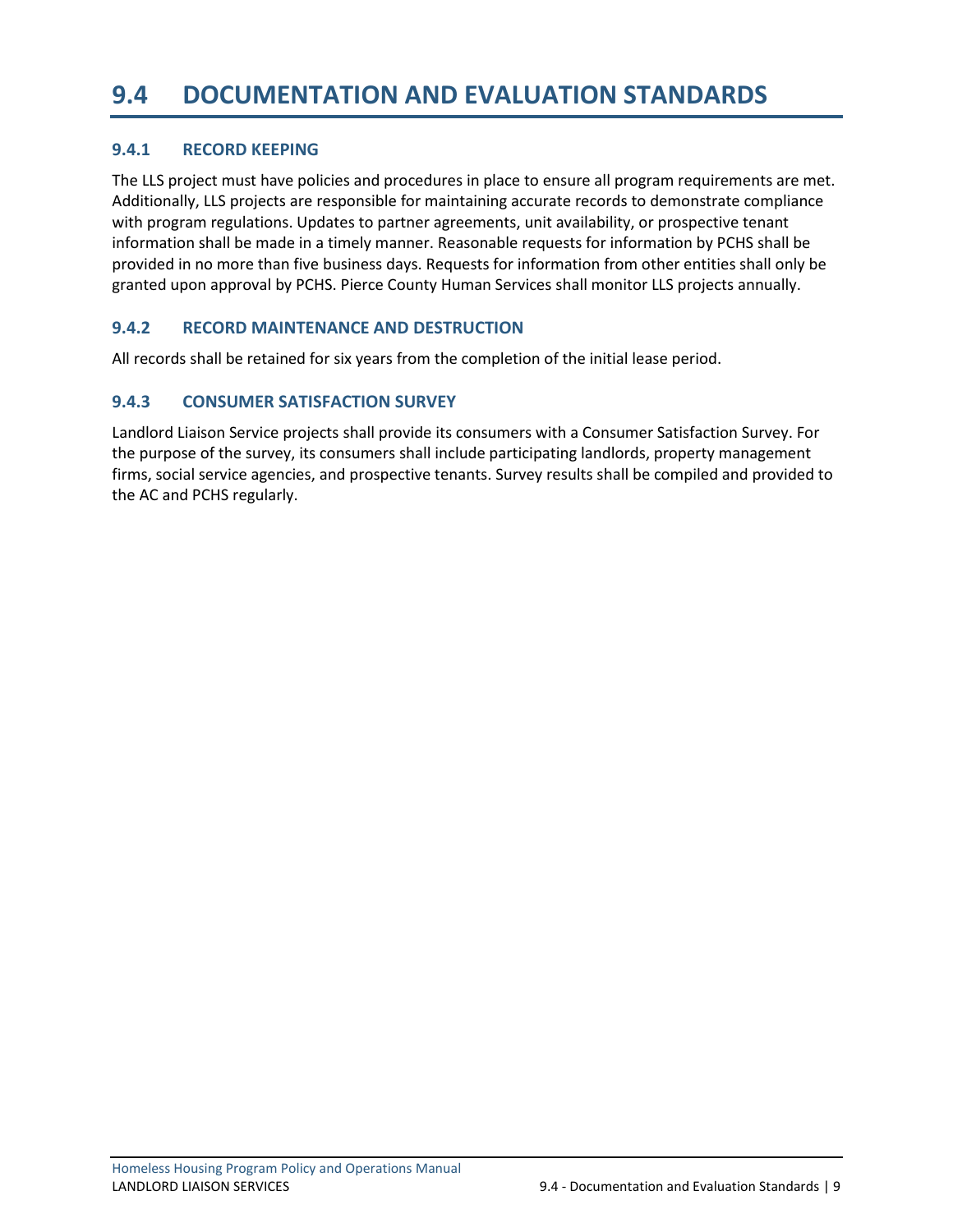# <span id="page-12-0"></span>**9.5 ELIGIBLE ACTIVITIES**

#### <span id="page-12-1"></span>**9.5.1 MATCH FUNDING**

Landlord Liaison Service projects are responsible for bringing in match funds to the total program budget with other, non-County resources. Match funds should primarily be used to pay for non-eligible items that are necessary to successfully run the program, but may be used to supplement the budget for eligible items. Other funds are only eligible for match insofar as they support the activities described in LLS policies.

#### <span id="page-12-2"></span>**9.5.2 ELIGIBLE ACTIVITIES OVERVIEW**

Eligible costs for LLS projects include: Risk Mitigation Funds, Project Operations and Administrative Expenses. The tables below provide detail regarding eligible activities under each of these categories.

| <b>Landlord Liaison Services</b>         |   |
|------------------------------------------|---|
| <b>ELIGIBLE ACTIVITIES</b>               |   |
| <b>Risk Mitigation Funds</b>             |   |
| <b>Rent Payments</b>                     |   |
| <b>Emergency Rent Requests</b>           | x |
| <b>Vacancy Loss</b>                      | x |
| <b>Other Costs Associated with Rent</b>  |   |
| <b>Excessive Damage</b>                  | x |
| <b>Service Costs</b>                     |   |
| <b>Landlord/Tenant Issue Resolution</b>  | x |
| <b>Legal or Eviction Costs</b>           | x |
| <b>Project Operations</b>                |   |
| <b>Costs Associated with Payroll</b>     |   |
| <b>Housing Search and Placement</b>      | х |
| <b>Housing Stability Case Management</b> | x |
| <b>HMIS Data Collection and Entry</b>    | x |
| <b>Program Management</b>                | x |
| <b>Sub-Contracted Services</b>           | x |
| <b>Other Program Costs</b>               |   |
| <b>Advertising</b>                       | x |
| <b>General Liability Insurance</b>       | x |
| <b>Landlord Appreciation</b>             | x |
| <b>Office Internet</b>                   | x |
| <b>Office Space</b>                      | x |
| <b>Office Supplies</b>                   | x |
| <b>Office Utilities</b>                  | x |
| <b>Training or Conferences</b>           | x |
| <b>Telephone</b>                         | x |
| <b>Administrative Expenses</b>           |   |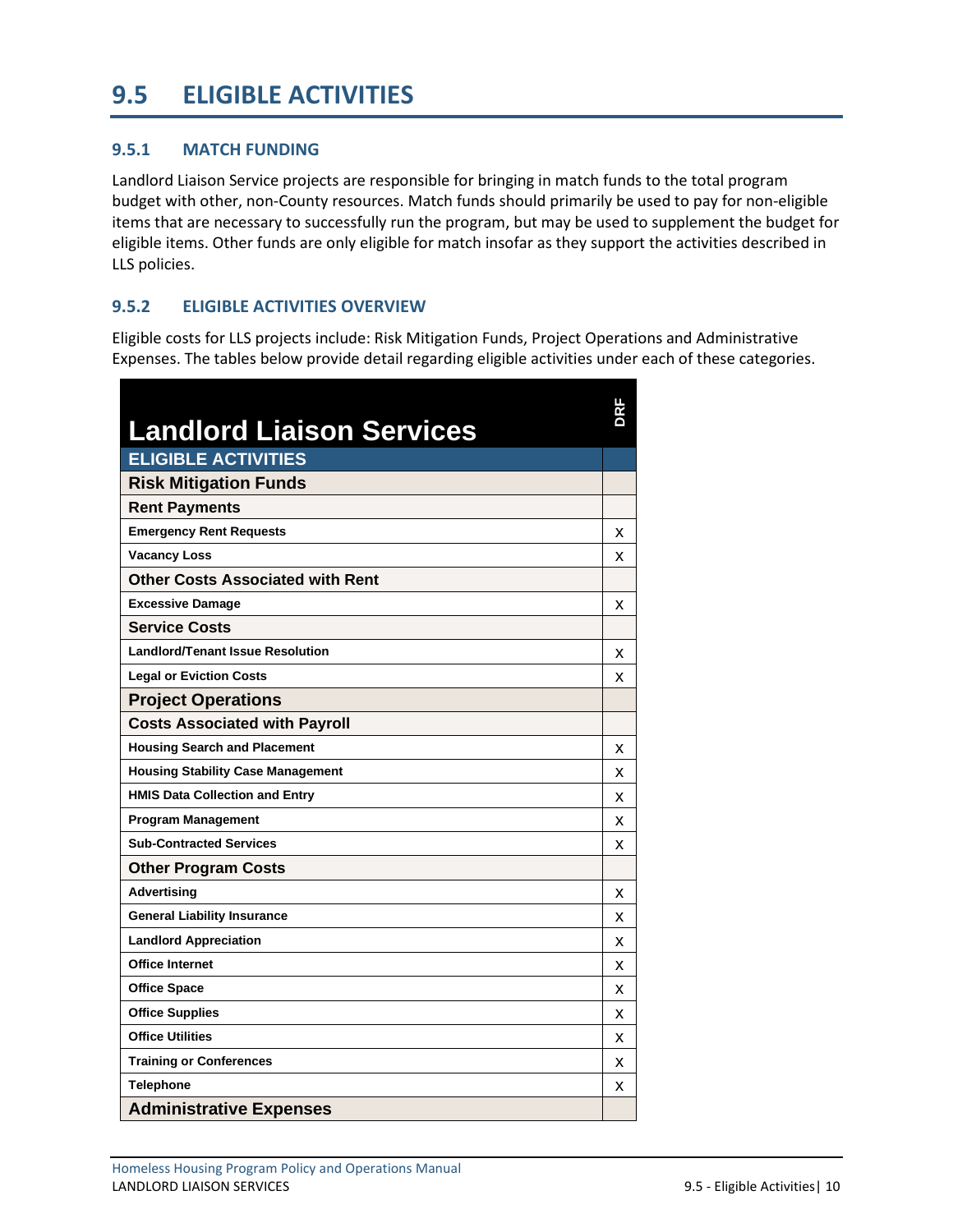| <b>Landlord Liaison Services</b>          |   |
|-------------------------------------------|---|
| <b>Communications</b>                     | x |
| <b>Facility Maintenance &amp; Repairs</b> | x |
| <b>Insurance</b>                          | x |
| <b>Machinery &amp; Equipment</b>          | x |
| <b>Office &amp; Operating Supplies</b>    | x |
| <b>Personnel Salaries &amp; Benefits</b>  | x |
| <b>Professional Services</b>              | x |
| <b>Public Utilities</b>                   |   |

#### <span id="page-13-0"></span>**9.5.3 DETAILED ELIGIBLE ACTIVITES**

#### <span id="page-13-1"></span>**9.5.3.1 DRF-FUNDED LANDLORD LIAISON SERVICES ELIGIBLE EXPENSES**

Eligible DRF-funded Landlord Liaison activities are summarized in the table below. Other costs may be approved by the County on a case-by-case basis. Please contact PCHS Homeless Programs for further information.

| <b>DRF-Funded Program Eligible Costs</b> |                                                                                                                                                                                                                                                                                                                                                                                                                              |  |
|------------------------------------------|------------------------------------------------------------------------------------------------------------------------------------------------------------------------------------------------------------------------------------------------------------------------------------------------------------------------------------------------------------------------------------------------------------------------------|--|
| <b>Risk Mitigation Funds</b>             |                                                                                                                                                                                                                                                                                                                                                                                                                              |  |
|                                          | <b>Rent Payments</b>                                                                                                                                                                                                                                                                                                                                                                                                         |  |
|                                          | Emergency Rent Requests: Up to two months emergency rent for households who are in danger<br>of losing their housing due to financial hardship within the resident's first year of tenancy after<br>exiting a housing program. Annual costs in this category may not exceed \$49,000. See Section<br>9.3.1.1 for more details.                                                                                               |  |
| ٠                                        | Vacancy Loss: When the tenant prematurely terminates the lease either through notification or<br>unit abandonment. Vacancy loss is available for landlords who commit to filling the empty unit<br>with another tenant through the LLS project and provide timely notification of the vacancy.                                                                                                                               |  |
|                                          | Other costs: as approved in advance by the County                                                                                                                                                                                                                                                                                                                                                                            |  |
|                                          | <b>Other Costs Associated with Rent</b>                                                                                                                                                                                                                                                                                                                                                                                      |  |
| $\bullet$                                | Excessive Damage: Property damage to a single unit in which the costs to repair the unit to its<br>previous state exceed the security deposit amount. Requests shall not exceed \$2,000 for a studio<br>or one-bedroom unit, and \$3,000 for a multi-bedroom unit.                                                                                                                                                           |  |
|                                          | Other costs: as approved by the County                                                                                                                                                                                                                                                                                                                                                                                       |  |
|                                          | <b>Service Costs</b>                                                                                                                                                                                                                                                                                                                                                                                                         |  |
| $\bullet$                                | Landlord/Tenant Issue Resolution: Cost of services provided by the LLS provider for tenants<br>placed into participating landlord units. If a resolution cannot be reached and additional<br>mediation is required, funds may be requested for formal mediation. Requests shall be for<br>reimbursement only and shall not exceed \$1,000 per LLS household.                                                                 |  |
|                                          | Legal or Eviction Costs: In the event that legal or eviction fees are incurred by a participating<br>landlord, such costs are only reimbursable upon demonstration that effort was made with the<br>LLS project to resolve the issue and avoid an eviction, and that the LLS project was given an<br>opportunity to place a new tenant in the unit. Legal and eviction fees will be limited to \$1,000<br>per LLS household. |  |
|                                          | Other costs: as approved in advance by the County                                                                                                                                                                                                                                                                                                                                                                            |  |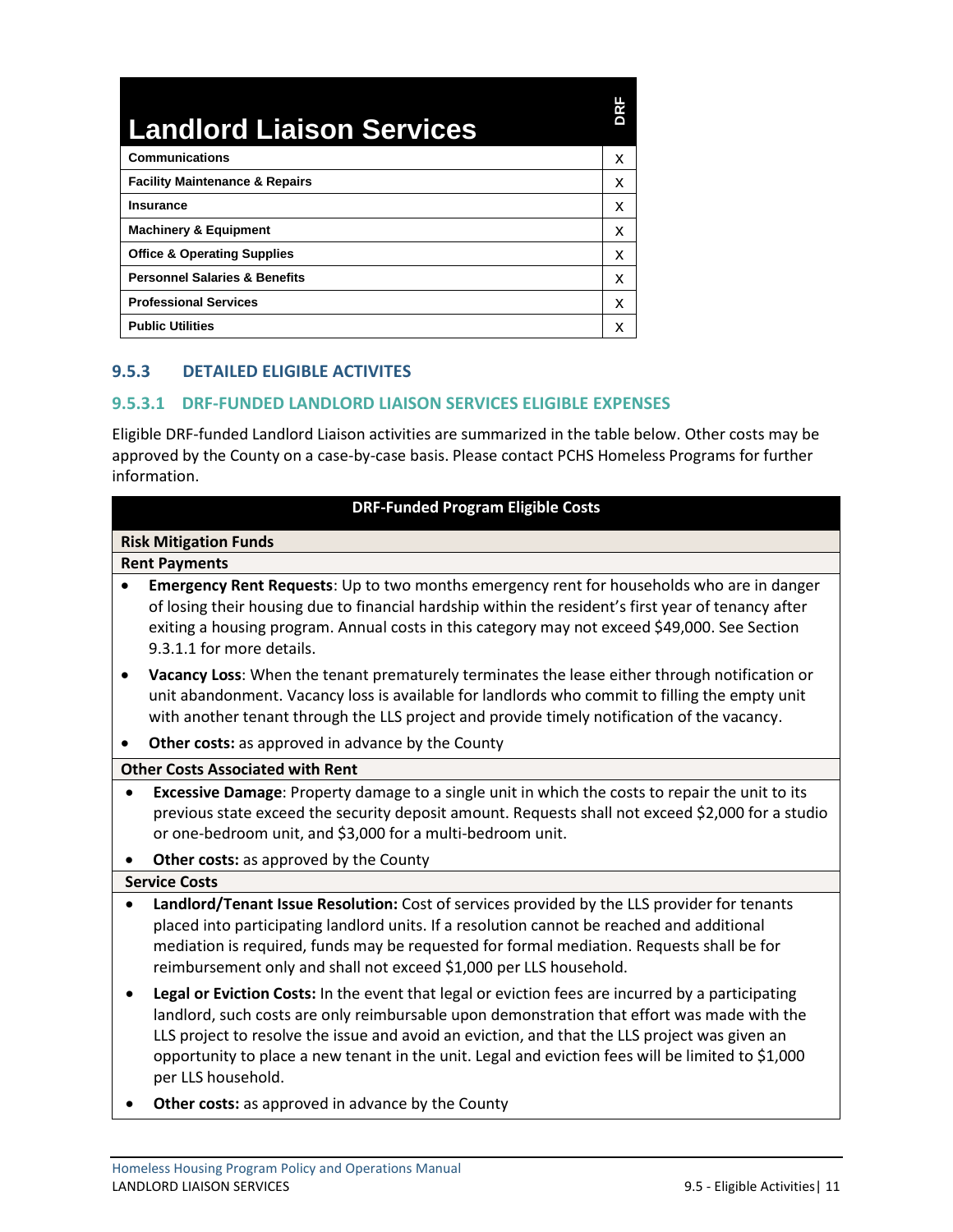|                                      | <b>Operations</b>                                                                                                                                                                                                                                                                                                                                                                |  |  |  |
|--------------------------------------|----------------------------------------------------------------------------------------------------------------------------------------------------------------------------------------------------------------------------------------------------------------------------------------------------------------------------------------------------------------------------------|--|--|--|
| <b>Costs Associated with Payroll</b> |                                                                                                                                                                                                                                                                                                                                                                                  |  |  |  |
| $\bullet$                            | Housing Search and Placement Services: services or activities designed to assist households in<br>locating, obtaining, and retaining suitable housing, tenant counseling, assisting households to<br>understand leases, inspections, securing utilities, making moving arrangements, and<br>representative payee services concerning rent and utilities.                         |  |  |  |
|                                      | Includes intake and assessment (time spent assessing a household), whether or not the<br>$\circ$<br>household is determined eligible                                                                                                                                                                                                                                             |  |  |  |
|                                      | Includes mediation and outreach to property owners/landlords related to locating or<br>$\circ$<br>retaining housing                                                                                                                                                                                                                                                              |  |  |  |
|                                      | Housing Stability Services: This includes developing an individualized housing and service plan,<br>monitoring and evaluating household progress, identifying creative and immediate housing<br>solutions outside of the traditional homeless service system (Diversion), SSI/SSDI Outreach,<br>Access, and Recovery (SOAR), and assuring that households' rights are protected. |  |  |  |
| $\bullet$                            | HMIS Data Collection and Entry: staff and benefits for activity; must be directly attributable to<br>project                                                                                                                                                                                                                                                                     |  |  |  |
|                                      | Program Management: Time and benefits for supervisor/program manager directly attributable<br>to the project                                                                                                                                                                                                                                                                     |  |  |  |
| $\bullet$                            | Sub-Contracted Services: includes temporary employees contracted through an agency or third-<br>party providers paid by the service provide to provide direct service.                                                                                                                                                                                                           |  |  |  |
|                                      | Other costs: as approved in advance by the County                                                                                                                                                                                                                                                                                                                                |  |  |  |
|                                      | <b>Other Program Costs</b>                                                                                                                                                                                                                                                                                                                                                       |  |  |  |
| $\bullet$                            | Advertising: Any media or communication costs directly associated with the recruitment of                                                                                                                                                                                                                                                                                        |  |  |  |
|                                      | landlords to participate in the project.                                                                                                                                                                                                                                                                                                                                         |  |  |  |
| $\bullet$                            | General Liability Insurance: also includes automobile insurance                                                                                                                                                                                                                                                                                                                  |  |  |  |
| $\bullet$                            | Landlord Appreciation: cost of events to recognize landlord. Does not include gift cards.                                                                                                                                                                                                                                                                                        |  |  |  |
| $\bullet$                            | Office Internet, Space, Supplies, Utilities, and Phone: when directly attributable to the project                                                                                                                                                                                                                                                                                |  |  |  |
| $\bullet$                            | Training or Conferences: related to service delivery, including travel and per diem                                                                                                                                                                                                                                                                                              |  |  |  |
| $\bullet$                            | Other costs as approved by the County                                                                                                                                                                                                                                                                                                                                            |  |  |  |
|                                      | <b>Administrative Expenses</b>                                                                                                                                                                                                                                                                                                                                                   |  |  |  |
|                                      | Administrative Expenses are costs an organization incurs that are not directly charged to a specific                                                                                                                                                                                                                                                                             |  |  |  |
|                                      | function or program but are related to the organization as a whole. Administrative Expenses may not                                                                                                                                                                                                                                                                              |  |  |  |
|                                      | exceed 10% of the Direct Program costs (Rental Assistance + Program Operations). Costs may include:                                                                                                                                                                                                                                                                              |  |  |  |
|                                      | <b>Communications</b>                                                                                                                                                                                                                                                                                                                                                            |  |  |  |
| ٠                                    | <b>Facilities Maintenance &amp; Repairs</b>                                                                                                                                                                                                                                                                                                                                      |  |  |  |
| ٠                                    | <b>Insurance</b>                                                                                                                                                                                                                                                                                                                                                                 |  |  |  |
| $\bullet$                            | <b>Machinery &amp; Equipment</b>                                                                                                                                                                                                                                                                                                                                                 |  |  |  |
| $\bullet$                            | <b>Office &amp; Operating Supplies</b>                                                                                                                                                                                                                                                                                                                                           |  |  |  |
|                                      | Personnel Salaries & Benefits, including:                                                                                                                                                                                                                                                                                                                                        |  |  |  |
|                                      | <b>Executive Staff</b><br>$\Omega$                                                                                                                                                                                                                                                                                                                                               |  |  |  |
|                                      | <b>Human Resources</b><br>$\circ$                                                                                                                                                                                                                                                                                                                                                |  |  |  |
|                                      | Accounting<br>$\circ$                                                                                                                                                                                                                                                                                                                                                            |  |  |  |

- o Legal
- **Professional Services**
- **Public Utilities**
- **Other costs:** as approved in advance by the County